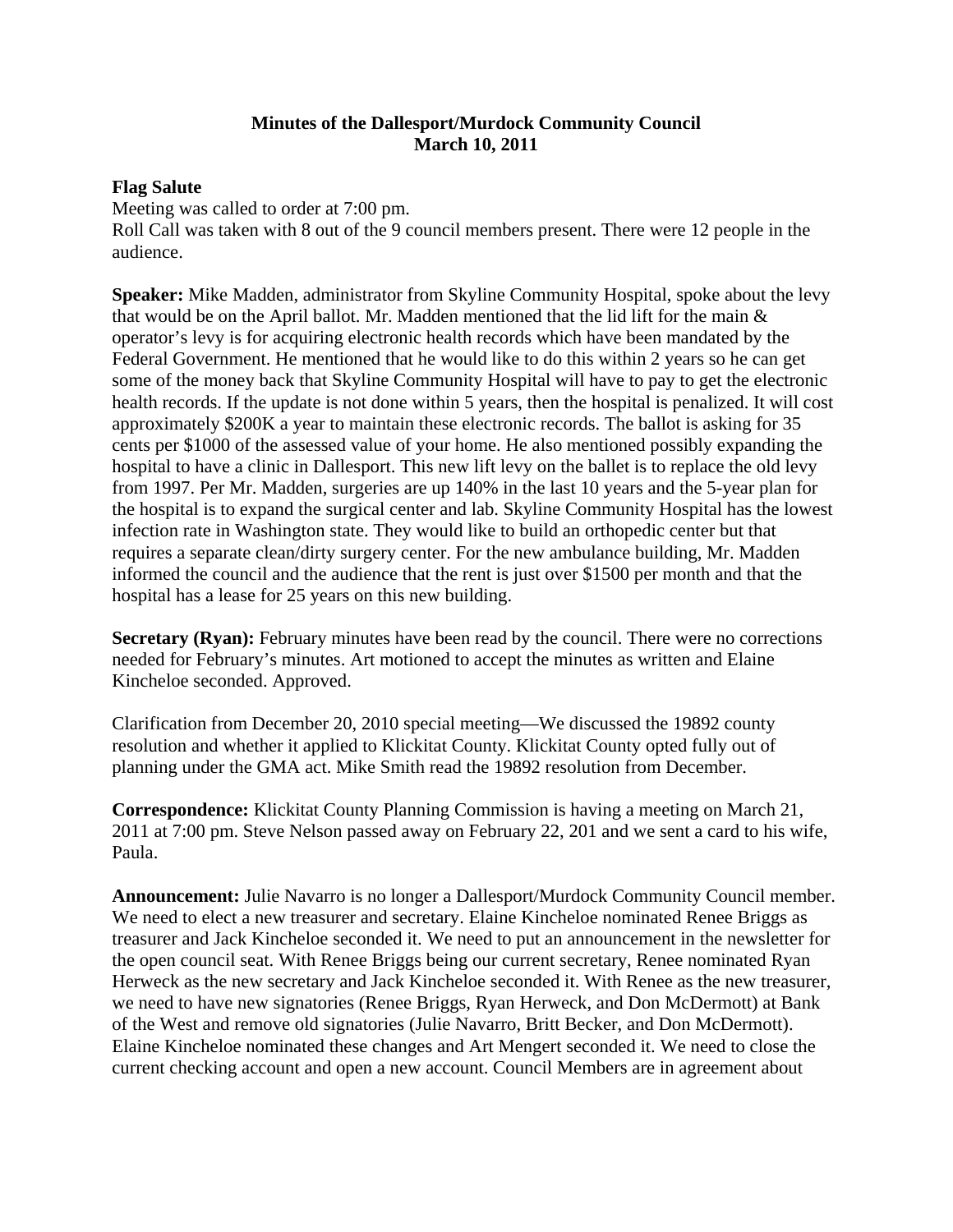these changes and agree that we need to draft a letter to the bank informing them of our intentions.

**Proposal to ByLaws:** We will have 3 business days to make deposits after receipt of funds/preparation of funds. We will pay the ice cream bill within 3 business days. Also, all council members are to be e-mailed once the deposits have been made at the bank. Jack Cherry motioned for this new amendment to the bylaws and Elaine Kincheloe seconded it.

## **Reports:**

**Treasurer's Report (Renee):** \$3508.74 is currently available in funds for the council **Ways and Means (Elaine):** Christmas party for the kids in the community was a success. The Dallesport Elementary School would like to have the left over gifts to give away at the end of the school year. Dennis motioned for this to be approved and Jack Kincheloe seconded it. The Easter party is coming up and Elaine requested \$75-100 to fund the kids' Easter party. Funds for the party approved. The Cherry Festival is on April 9 and we will be selling ice cream at the festival. The cost is \$30 for the booth and \$30 for the electrical hookup. Renee motioned for the funds to be approved for the festival and Elaine Kincheloe seconded it. Other events that are upcoming in which we will be selling ice cream: July: Troutlake Art Festival, August: Dallesport Drag Races and Show-in-the-Shade and September: Maryhill. The Dallesport Elementary School also asked if we could donate ice cream bars to Schreiner Farms for the farm visit. Last year we donated \$220.

**Public Relations (Renee):** Klickitat PUD would like to be at our next meeting.

**Beautification (Elaine):** Nothing to report

**Lyle School District (Dennis):** The Lyle High School Basketball team (boys) went to state. Lyle High School is going back to a 5-day school week for the next school year.

**County Liaison (Don):** Don went to the Port Commission Meeting and met the 2 new commissioners: Jim Herman and Bill Schmidt. The Port Commissioners informed Don that they are actively seeking businesses to come to the port. Don wanted to make a correction regarding the last council meeting: He had heard that Insitu had taken a permit out at the port. It is actually a company out of Bend that is building a 40,000 sq ft building—not Insitu. The commissioners would not say who will occupy this building. Nothing new to report about Insitu. Jack Kincheloe motioned to amend the minutes from last month and Jacky Cherry seconded it.

Don said the audience members requested to dismiss the ADU Ordinance that was being proposed. Tom Reynolds from Troutlake has an apartment on his garage and now he doesn't want to take down the apartment and he is all in favor of the ADU. Tom gave a number of statistics and said if the ADU passes, only a few people will use this ADU. He was the only person in favor of this ADU; no one else from Klickitat County came to speak up at this meeting. We already have a mother-in-law clause in our ordinance. The planning commission said there are a lot of people in favor of the ADU, but they wouldn't say who is in favor. County board doesn't say anything when we say we don't want it. If you want this ADU, speak up. If this ADU passes, it rezones this ordinance and all illegal units would be grandfathered in.

Also, the EDA grants are going to the communication system. No EDA grants for next 10 years. The Dallesport/Murdock Fire Department is going to get what they asked for with regard to the communication system.